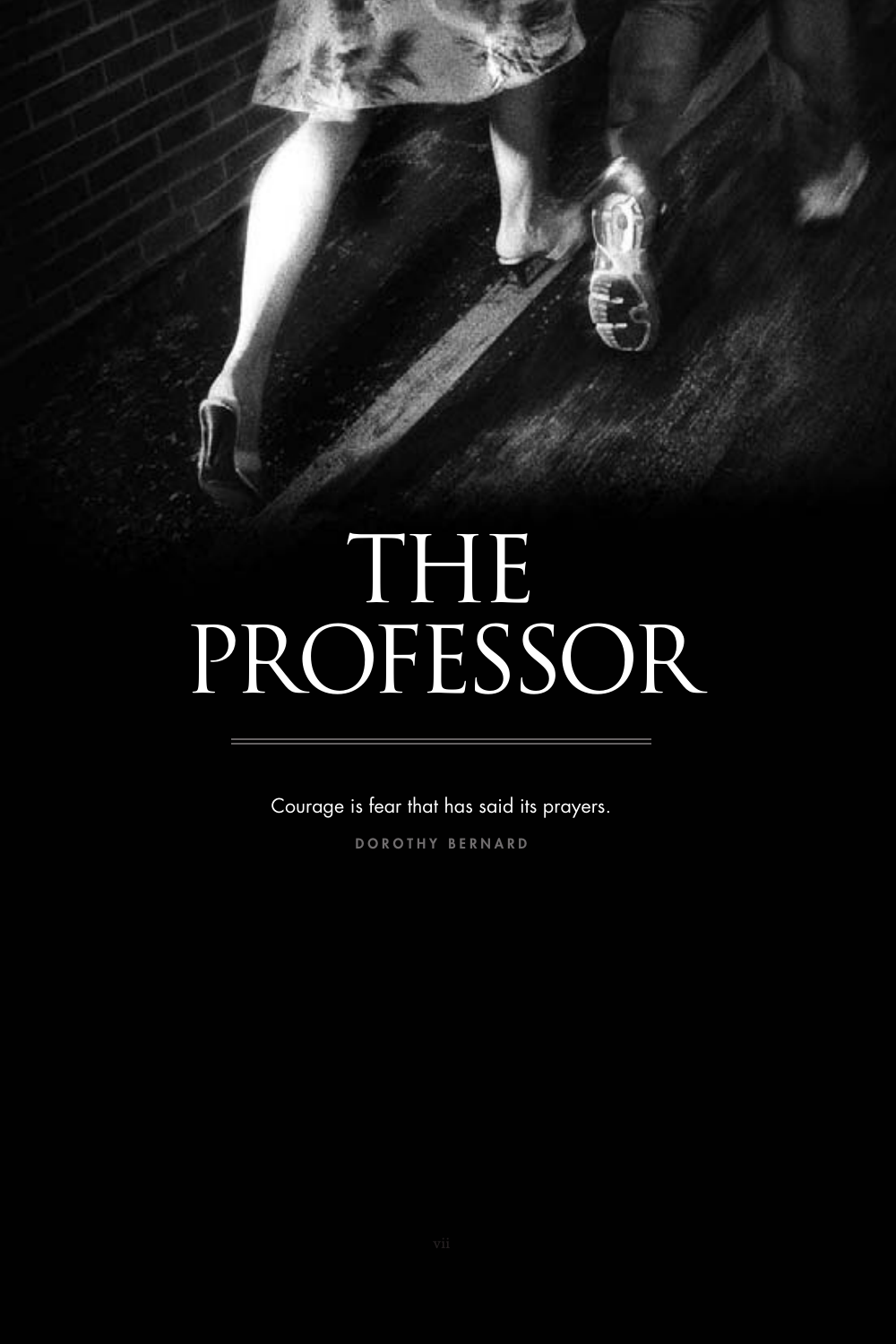#### PRAISE FOR FALSE WITNESS AND OTHER NOVELS BY RANDY SINGER

"In this gripping, obsessively readable legal thriller, Singer proves himself to be the Christian John Grisham."

#### *PUBLISHERS WEEKLY*

"Great suspense; gritty, believable action . . . make this entry Singer's best yet."

*BOOKLIST*

STARRED REVIEW

"*False Witness* is an engrossing and challenging read. . . . Part detective story, part legal thriller—I couldn't put it down!"

#### SHAUNTI FELDHAHN

BESTSELLING AUTHOR, SPEAKER, AND NATIONALLY SYNDICATED COLUMNIST

"Get ready to wrestle with larger themes of truth, justice, and courage."

#### C R O S S W A L K . C O M

ON *FATAL CONVICTIONS*

"A solid, well-crafted legal thriller."

#### *BOOKLIST*

ON *FATAL CONVICTIONS*

"A book that will entertain readers and make them think—what more can one ask?"

*PUBLISHERS WEEKLY*

ON *THE JUSTICE GAME*

"Singer artfully crafts a novel that is the perfect mix of faith and suspense. . . . [*The Justice Game* is] fast-paced from the start to the surprising conclusion."

#### *ROMANTIC TIMES*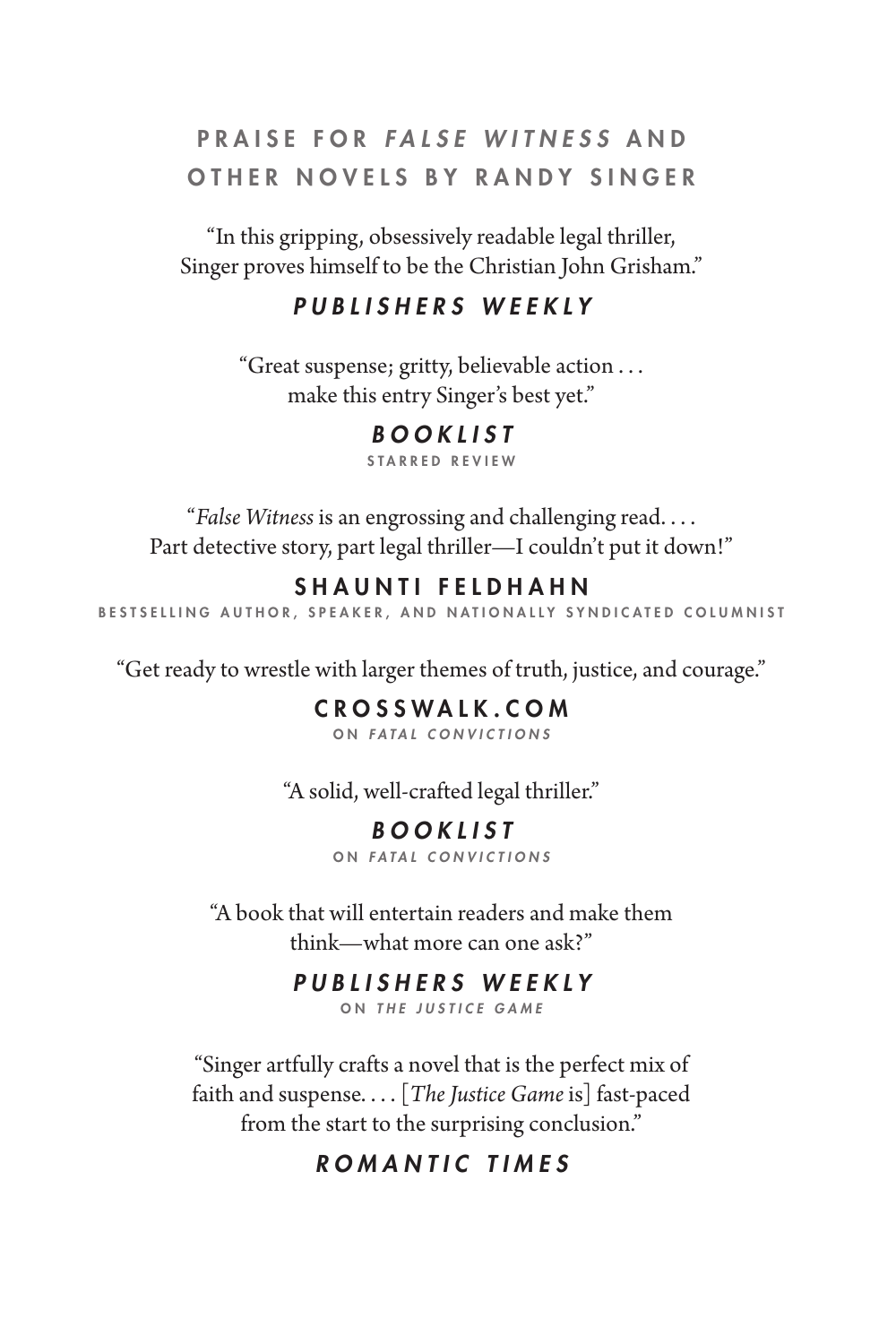"At the center of the heart-pounding action are the moral dilemmas that have become Singer's stock-in-trade. . . . An exciting thriller."

#### *BOOKLIST*

ON *BY REASON OF INSANITY*

"Readers will be left on the edge of their seats by Singer's latest suspense-filled thriller."

> *CHRISTIAN RETAILING* ON *BY REASON OF INSANITY*

"Singer hooks readers from the opening courtroom scene of this tasty thriller, then spurs them through a fast trot across a story line that just keeps delivering."

> *PUBLISHERS WEEKLY* ON *BY REASON OF INSANITY*

"[A] legal thriller that matches up easily with the best of Grisham."

#### CHRISTIAN FICTION REVIEW

ON *IRREPARABLE HARM*

"Singer hits pay dirt again with this taut, intelligent thriller. . . . [*Dying Declaration*] is a groundbreaking book for the Christian market, with welldrawn characters . . . and ingenious plotting."

#### *PUBLISHERS WEEKLY*

"*Directed Verdict* is a well-crafted courtroom drama with strong characters, surprising twists, and a compelling theme."

#### RANDY ALCORN

BESTSELLING AUTHOR OF *SAFELY HOME*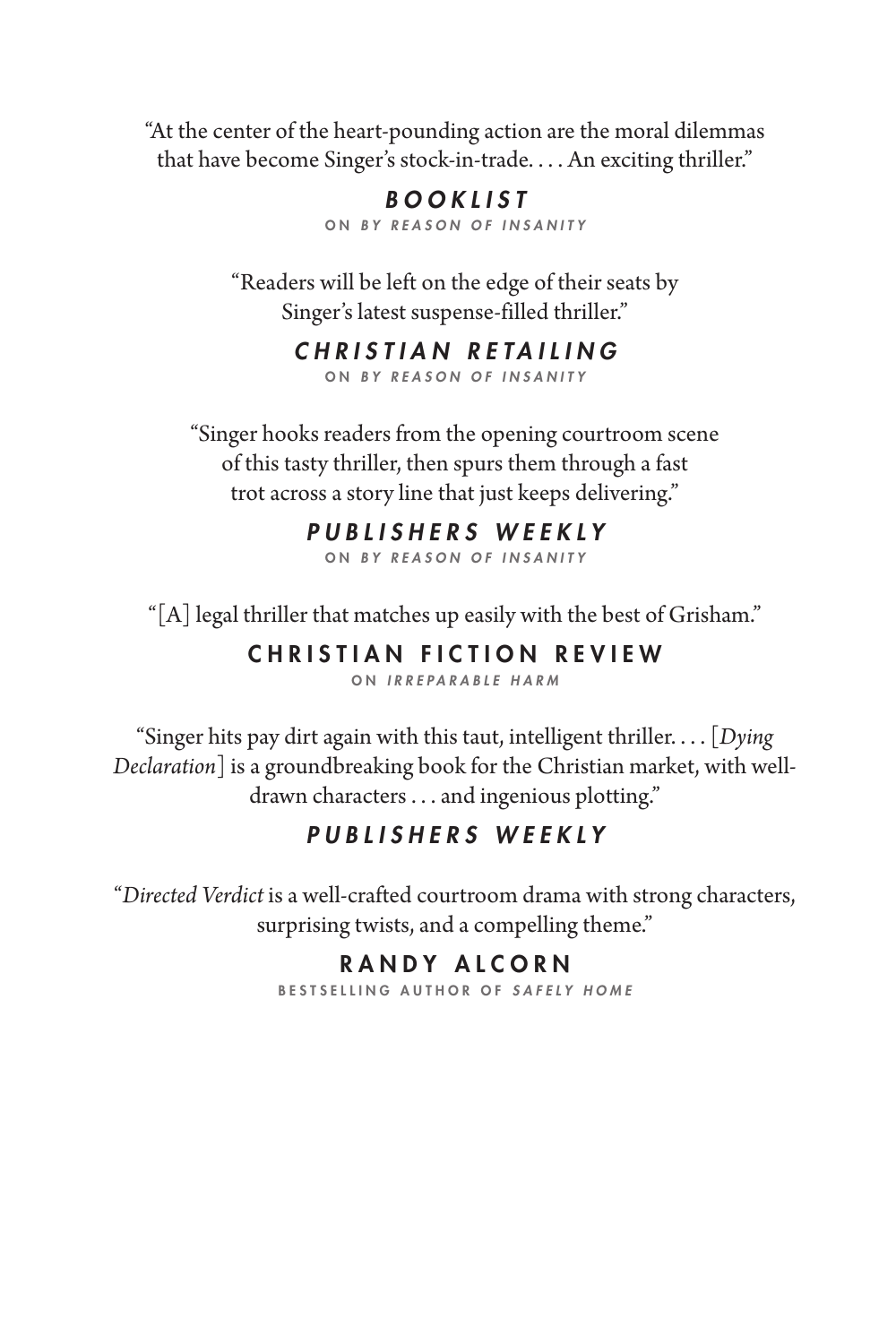## FALSE WITNESS

 $\ell$  tyndale house publishers, Inc., carol stream, illinois

# RANDY SINGER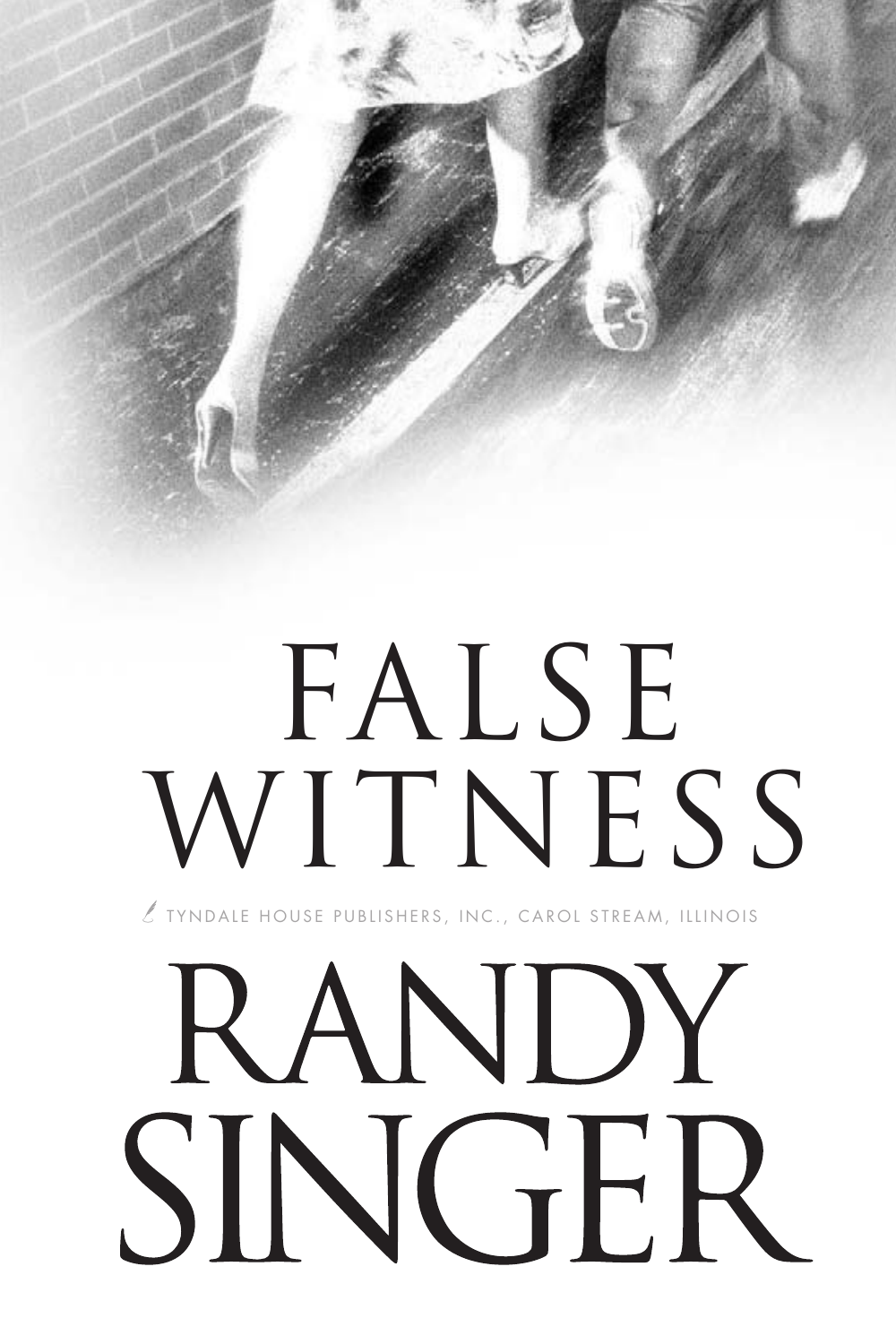Visit Tyndale's exciting website at www.tyndale.com.

Visit Randy Singer's website at www.randysinger.net.

*TYNDALE* and Tyndale's quill logo are registered trademarks of Tyndale House Publishers, Inc.

*False Witness*

Copyright © 2007, 2011 by Randy Singer. All rights reserved.

First printing by Tyndale House Publishers, Inc., in 2011.

Previously published as *False Witness* by WaterBrook Press under ISBN 978-1-4000-7334-4.

Cover photo taken by Stephen Vosloo. Copyright © by Tyndale House Publishers, Inc. All rights reserved.

Author photo copyright © 2008 by Don Monteaux. All rights reserved.

Designed by Dean H. Renninger

Published in association with the literary agency of Alive Communications, Inc., 7680 Goddard St., Suite 200, Colorado Springs, CO 80920, www.alivecommunications.com.

Some Scripture quotations or paraphrases are taken from the Holman Christian Standard Bible®, copyright © 2003, 2002, 2000, 1999 by Holman Bible Publishers. Used by permission. All rights reserved.

Some Scripture quotations are taken from the *Holy Bible*, New Living Translation, copyright © 1996, 2004, 2007 by Tyndale House Foundation. Used by permission of Tyndale House Publishers, Inc., Carol Stream, Illinois 60188. All rights reserved.

This novel is a work of fiction. Names, characters, places, and incidents either are the product of the author's imagination or are used fictitiously. Any resemblance to actual events, locales, organizations, or persons living or dead is entirely coincidental and beyond the intent of either the author or the publisher.

#### **Library of Congress Cataloging-in-Publication Data**

```
Singer, Randy (Randy D.)
  False witness / Randy Singer.
    p. cm.
 ISBN 978-1-4143-3569-8 (sc)
 I. Title. 
 PS3619.I5725F35 2011
 813'.6—dc22 2010051598 2010051598
```
Printed in the United States of America

```
17 16 15 14 13 12 11
7  6 5 4 3 2 1
```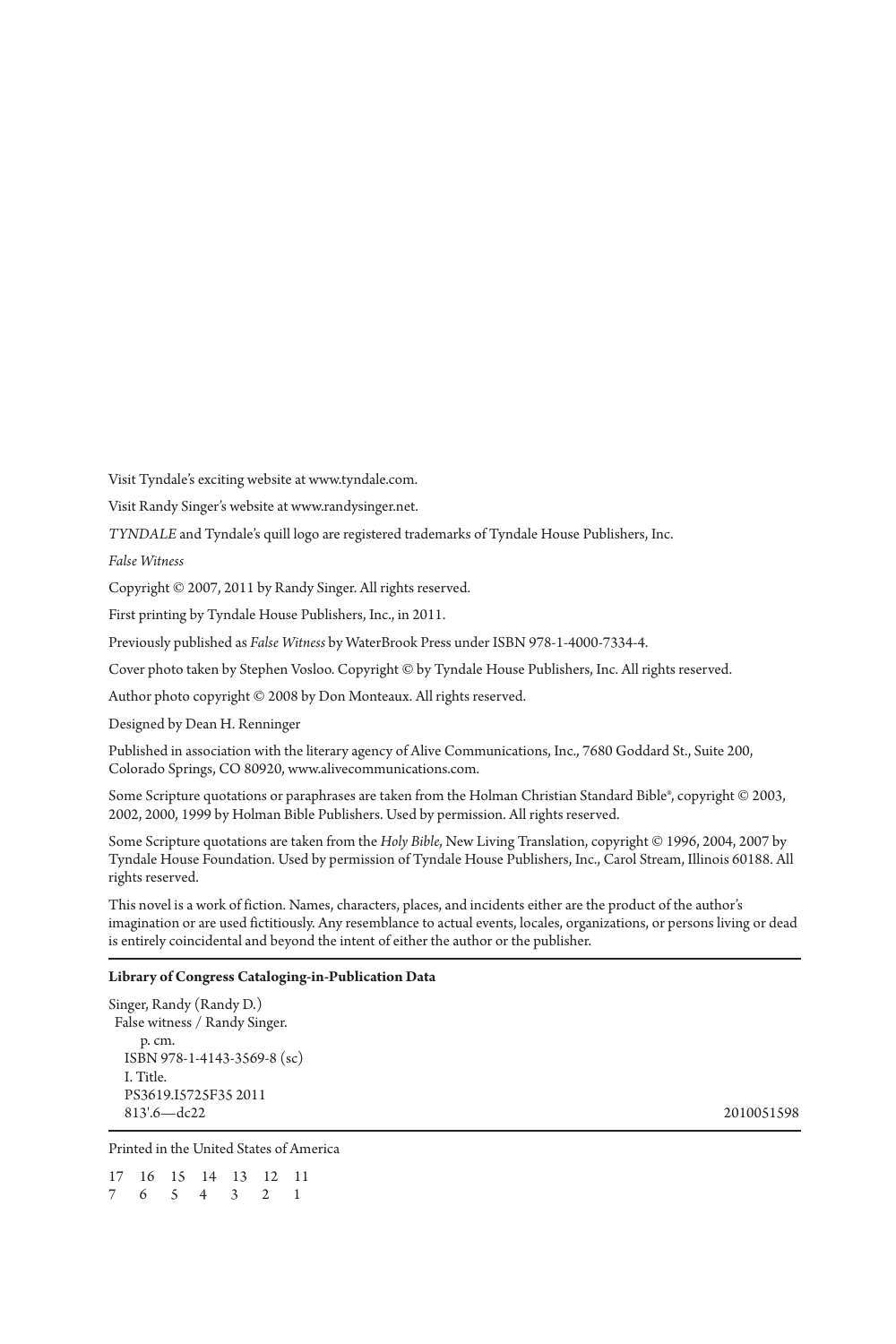#### AU THOR'S NOTE

PEOPLE OFTEN ASK ME, "Where do you get the ideas for your books?" This one came at a funeral.

The deceased was David O'Malley, a good friend and former client. His wife had asked me to give the eulogy. I talked about David's generosity, his big heart. He was always inviting someone to live at his house until they could get back on their feet. He ran a used-car lot and hired people down on their luck. David believed in second chances.

And he was a character. He had this larger-than-life personality that made people laugh. He sang in a gospel quartet. Everybody had a David O'Malley story. Heads nodded as I shared mine.

David's pastor followed me in the pulpit. He spoke about a man named Thomas Kelly. The man was a scoundrel. Involved in organized crime. He turned on everyone he knew.

Jaws dropped and the mourners stared in disbelief at this pastor. The man had clearly lost his mind!

"You don't think you know Thomas Kelly, but you do," the pastor insisted. "David O'Malley *was* Thomas Kelly before he went into the witness protection program. Before he came to the Lord."

Prior to that moment, the only people who knew about David's past were the government, his family, myself, and his pastor. The men he had testified against had died in prison. His wife had obtained the government's permission to reveal his past.

There was utter silence as the pastor concluded with a line I will never forget.

"The government can give you a new identity," he said. "But only Christ can change your life."

*That would make a good book,* I thought.

I hope I was right.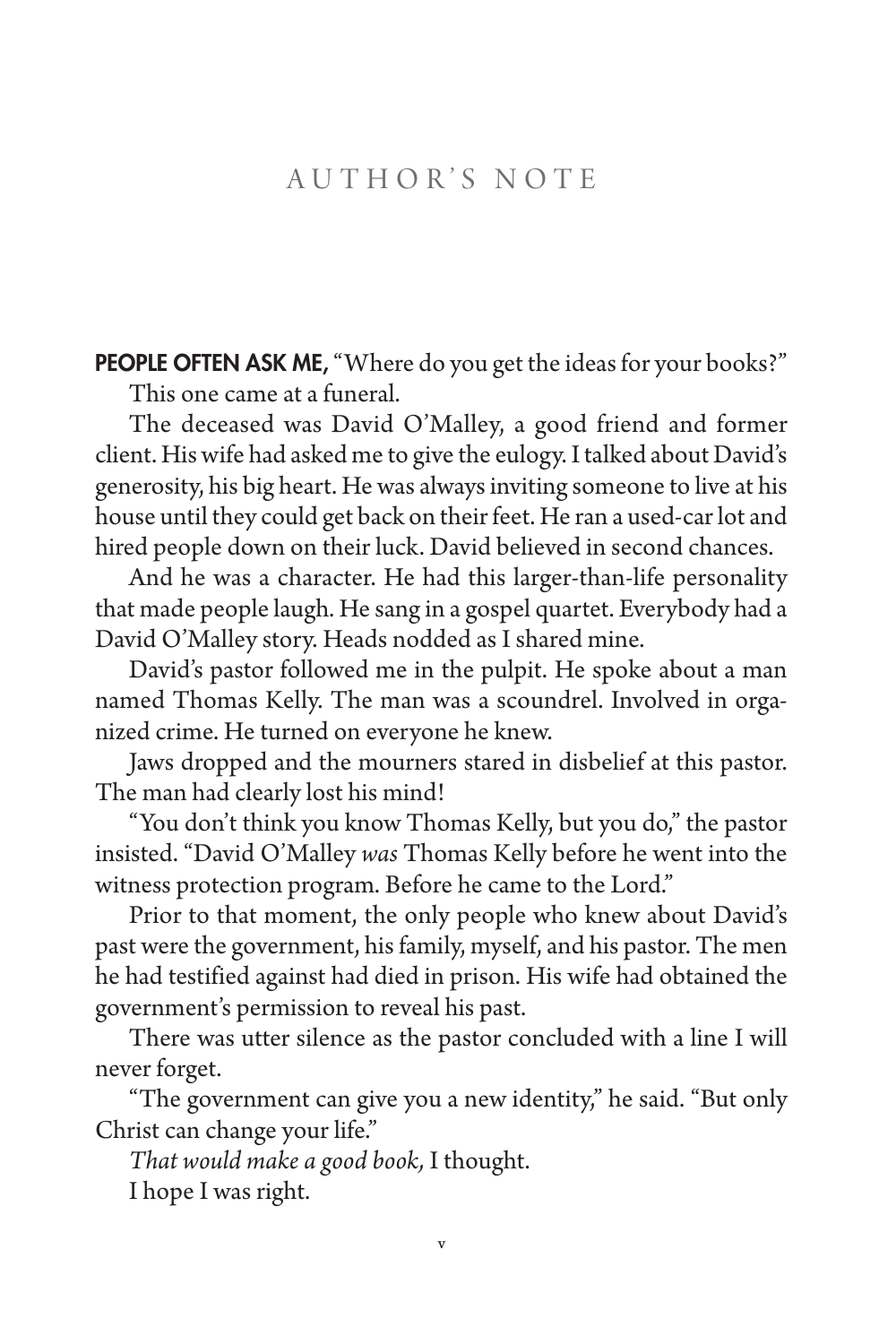*A false witness will not go unpunished, and one who utters lies perishes.*

PROVERBS 19:9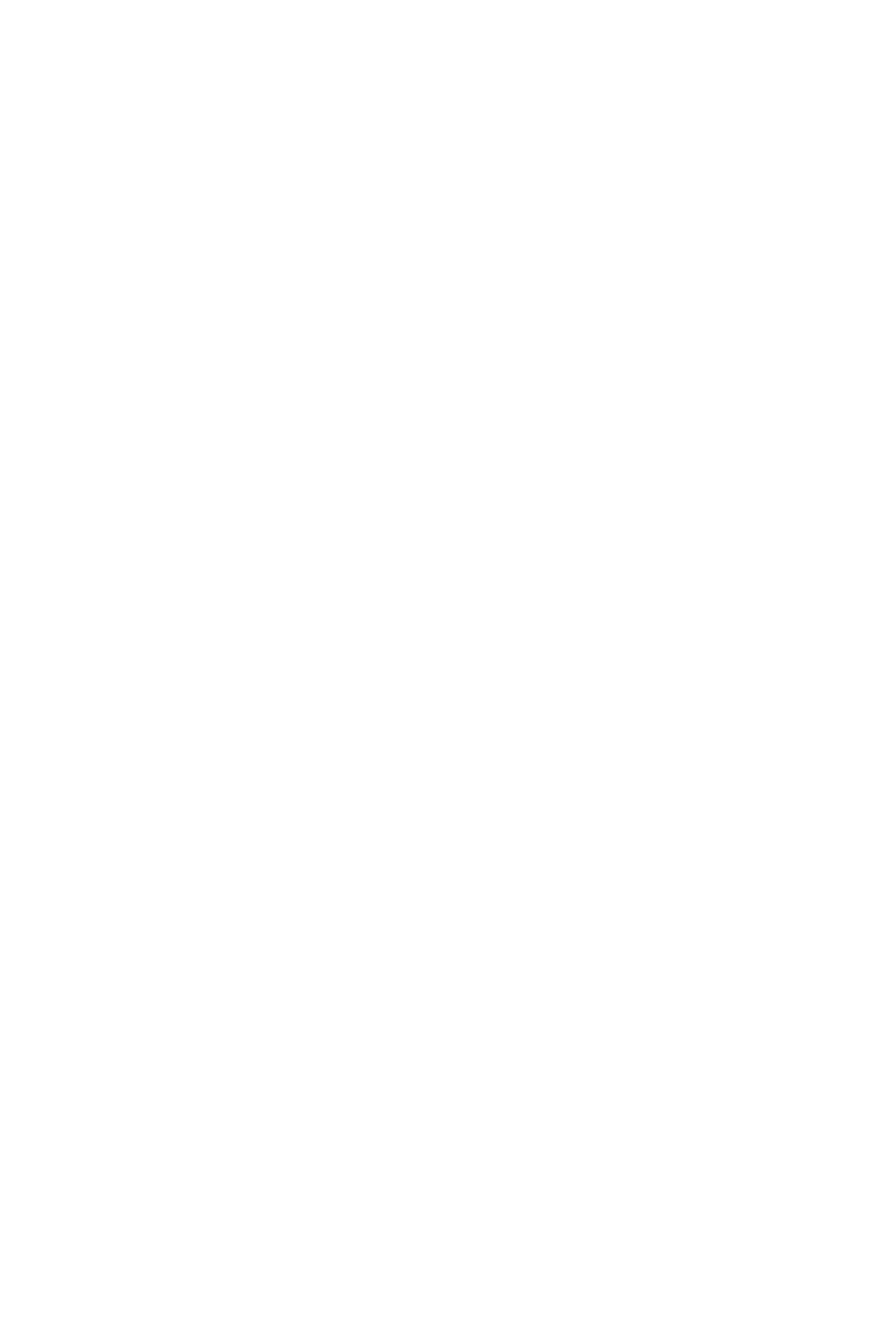#### PROLOGUE

#### *THURSDAY, AUGUST 5 LAS VEGAS*

IF ANYTHING HAPPENED TO THIS KID, the professor would never forgive himself. The young man was more than just a brilliant protégé; he was like a son. He reminded Professor Kumari so much of himself at that age. Too much, sometimes. Except that Rajat was brasher, bolder than Kumari had ever been.

Rajat Singh possessed his mentor's gift for complex mathematical theories, but he had something more. At heart, Rajat was a businessman. A risk taker. A part of India's new generation of entrepreneurs. He had grown restless as a teaching assistant at the university; Kumari could see that. Rajat stayed out of respect for the professor.

When Professor Kumari told his protégé about the Abacus Algorithm, the young man's eyes burned with entrepreneurial fire. To Rajat, it was more than a math formula. It became an opportunity to piece together a historic agreement that might help millions of other Dalits, India's caste of untouchables, achieve the same kind of success Rajat had obtained. Though discrimination against the Dalits had been outlawed, the vestiges of the caste system were everywhere. Professor Kumari preached patience, but Rajat would have none of it. He proposed a plan with such zeal and attention to detail that the professor couldn't say no.

This meeting was the culmination of Rajat's plan.

Kumari said a prayer, his head bowed as he sat in the driver's seat of the Ford Escape he had rented. He had a bad feeling about this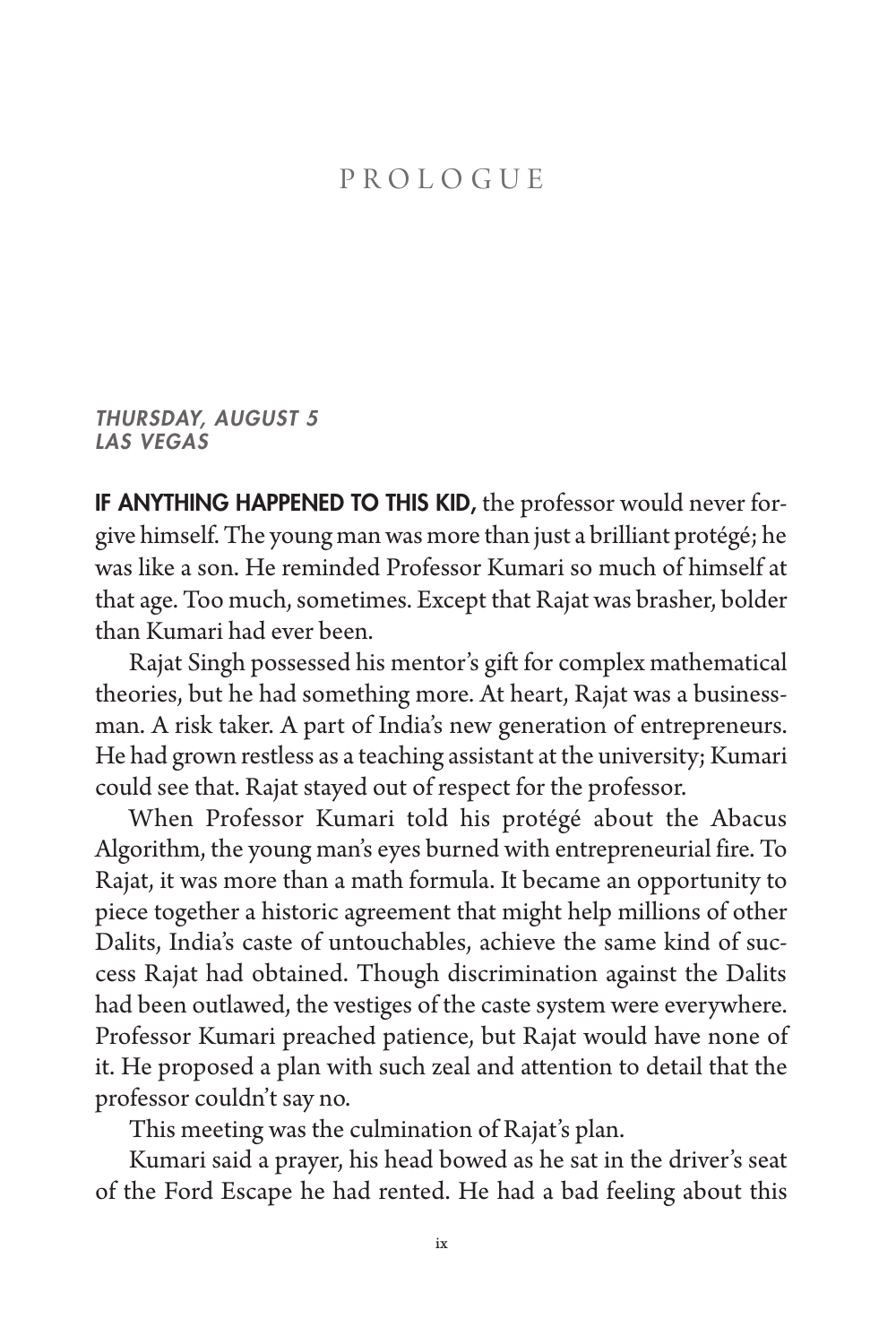meeting, something he just couldn't shake. He had insisted on elaborate security precautions to protect the algorithm.

"You worry too much, grasshopper," Rajat said from the passenger seat, trying hard to inject a worry-free tone into his voice. Kumari had once asked Rajat about the grasshopper reference; it was an allusion, as best Kumari could remember, to some old American movie or television show, the type of thing that didn't interest the professor in the least.

"That the birds of worry fly above your head, this you cannot change," the young man continued with mock solemnity. "But that they build nests in your hair, this you can prevent."

Kumari did not smile. He was known for being jovial and outgoing, having a type of mad-professor personality, which, he had to admit, was a reputation he did little to dispel. But this was not a time for smiles.

"Be careful, my son," Kumari said.

Rajat took the cue, nodded solemnly, and instantly became the earnest young businessman. He looked professional in his dark blue suit, white shirt, and red tie. Professional—and almost American. Still, he was so inexperienced to be handling such a sensitive transaction.

Kumari wanted to give Rajat a lecture, one of Kumari's patented professorial pep talks, more about life than about academics. But Kumari sensed that the young man had already surpassed his teacher in so many matters of life and faith. The time for lectures had passed.

"God be with you," Rajat said.

"And with you."

The young man climbed out of the van, grabbed his briefcase, and strode confidently toward the MGM Grand. He did not look back to see the lines of worry etched into his mentor's face, the birds beginning to nest in the professor's hair.

"Protect him," Kumari prayed. He pulled away from the front of the casino, cutting off other drivers and ignoring their horns.

◁▷

Twelve minutes later, Kumari entered his apartment, breathless from his climb up the outdoor steps. He disabled the alarm system, locked the dead bolt, and pulled the chain lock into place.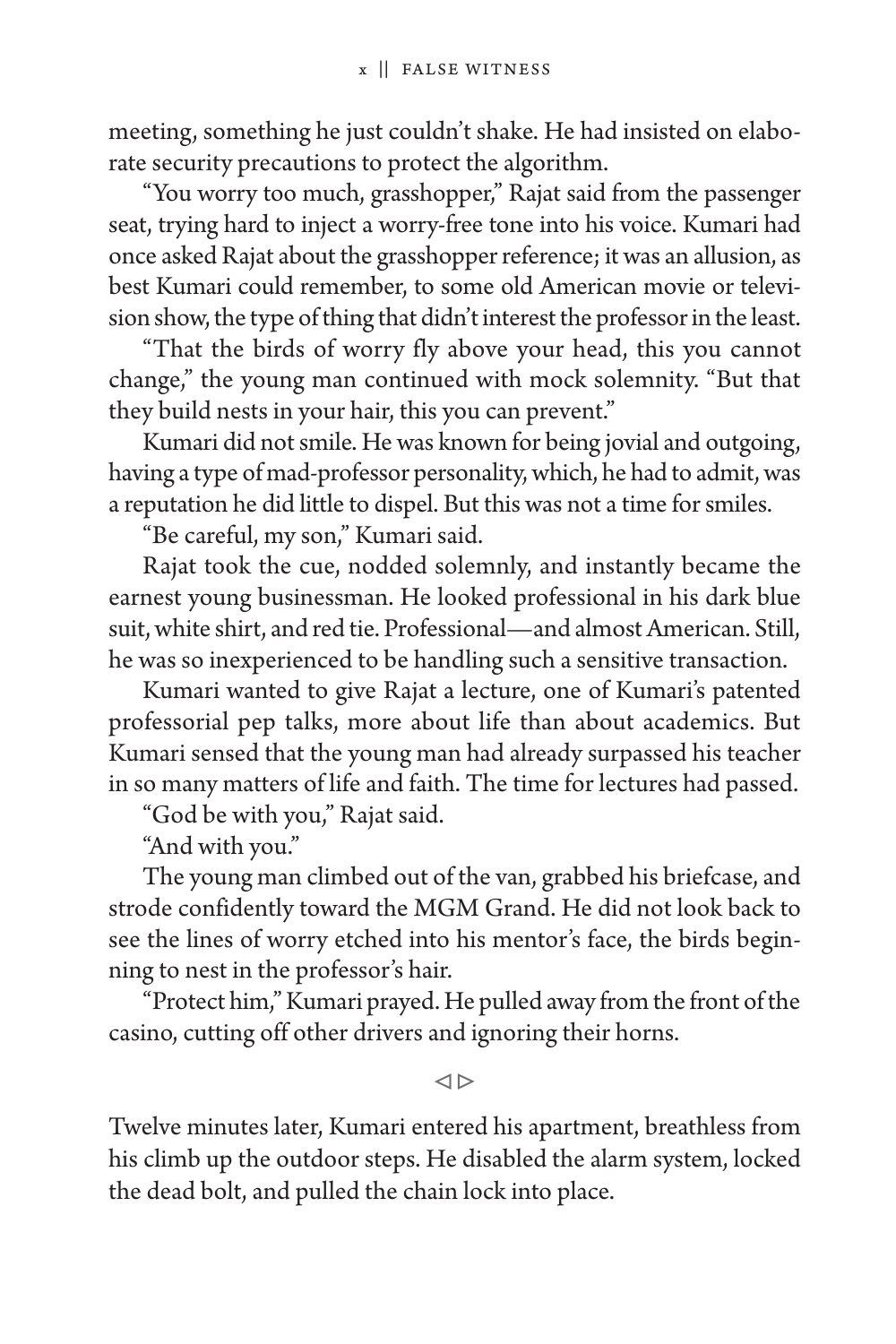The living room and dining area, one long, L-shaped open space, was littered with twenty-four interconnected desktop computers and enough wiring to make the rooms look like a den of snakes. There were no pictures on the walls and no couch or recliner or television set. Just twenty-four desktop units, a small card table set up in the dining area, two folding chairs, and a beanbag.

In the single bedroom were two air mattresses.

Kumari had chosen this unit twenty days ago because it met all three criteria on his list: high-speed Internet access, a monthly lease, and anonymity. He paid cash in advance and signed the application using a phony name.

He hustled across the room, accidentally kicking one of the computers. He checked the lock on the sliding-glass door that led to a small patio, then pulled the blinds on the glass door and placed his laptop on the card table so he could hook it up to his improvised network.

Each computer had been maxed out with memory upgrades, according to Rajat, and then linked in such a way that the total network capacity exceeded 256GB of RAM. The network was protected by three separate firewalls.

Kumari's screen flickered to life, and he entered his password. He connected immediately to the Internet and opened the program that gave him remote access to Rajat's computer screen. Kumari typed the words I'm on so that they showed up on a document opened on Rajat's desktop. Then Kumari opened a second window on his computer that pulled up the video and audio feed from Rajat's computer. When the MGM Grand conference room came into focus with the same grainy resolution that Kumari had witnessed during the trial runs, he began to relax a little.

Rajat, the more electronically savvy of the two, had wired his laptop with a hidden video camera on the back, inside a port that looked like an Internet connection. He squeezed a corresponding microphone into what appeared to be an expansion port on the side. His computer now fed Kumari a live, blow-by-blow broadcast of the meeting.

Though the resolution was not the best, Kumari could make out three business executives within range of the wide-angle lens. They sat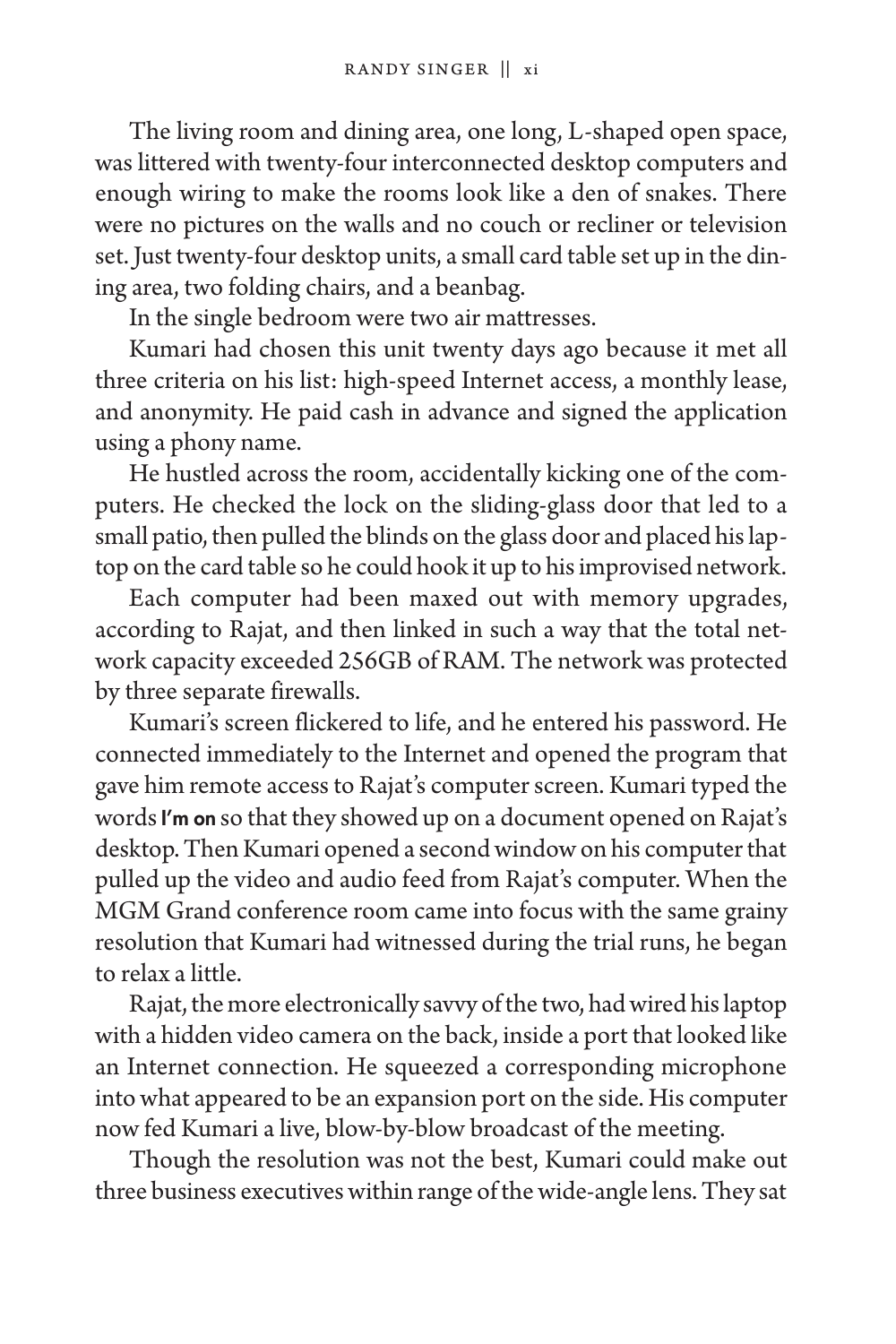across from Rajat, separated from him by a large, polished-wood conference table. The man in the middle had dressed casually; the others wore suits. All three appeared younger than Kumari had anticipated.

The Chinese American man on the right looked more like a thug than a businessman. He had a low brow and thick neck, with veins bulging from a too-tight collar on his shirt, as if he couldn't afford a custom fit. On the right side of his face, a scar started at his sideburn and ended at his jaw. His right ear was smaller than the left, as if he had lost part of it in a knife fight and a plastic surgeon had just sewn up what was left. A tattooed cobra was coiled on the left side of his neck, poised to strike at any moment.

Kumari pegged him as security.

The man on the left, pale-skinned and tall, seemed infinitely more sophisticated. Eastern European perhaps, with ice blue eyes and short, Nordic-blond hair. He slouched in his seat, a cool, disinterested look on his face.

In the middle, the position of influence, sat a young man approximately Rajat's age, probably the CEO, dressed in a black linen shirt, with long dark hair, a trim goatee, and dark, brooding eyes that seemed to pierce Kumari's screen.

Kumari had missed the introductions and casual conversation, if any had taken place. Rajat was sketching out the logistics of the transaction, a complicated matter since Rajat had insisted on having the fifty million dollars in the bank before the algorithm was transferred. The men opposite Rajat were employed by a deal-brokerage agency that represented the three largest Internet security companies in the world. Understandably, they wanted to test the algorithm before any money changed hands.

"You will forgive my skepticism," the middle man said, his expression difficult to read, "but the implications of your claims are enormous. Not to mention the fact that our top consultants believe rapid factorization into prime numbers is a mathematical impossibility."

"Did you bring the numbers?" Rajat asked calmly. His voice came across louder than the others, based on his proximity to the mike. Kumari could discern no wavering in it, no hint of the frayed nerves that surely had to be racking his young partner.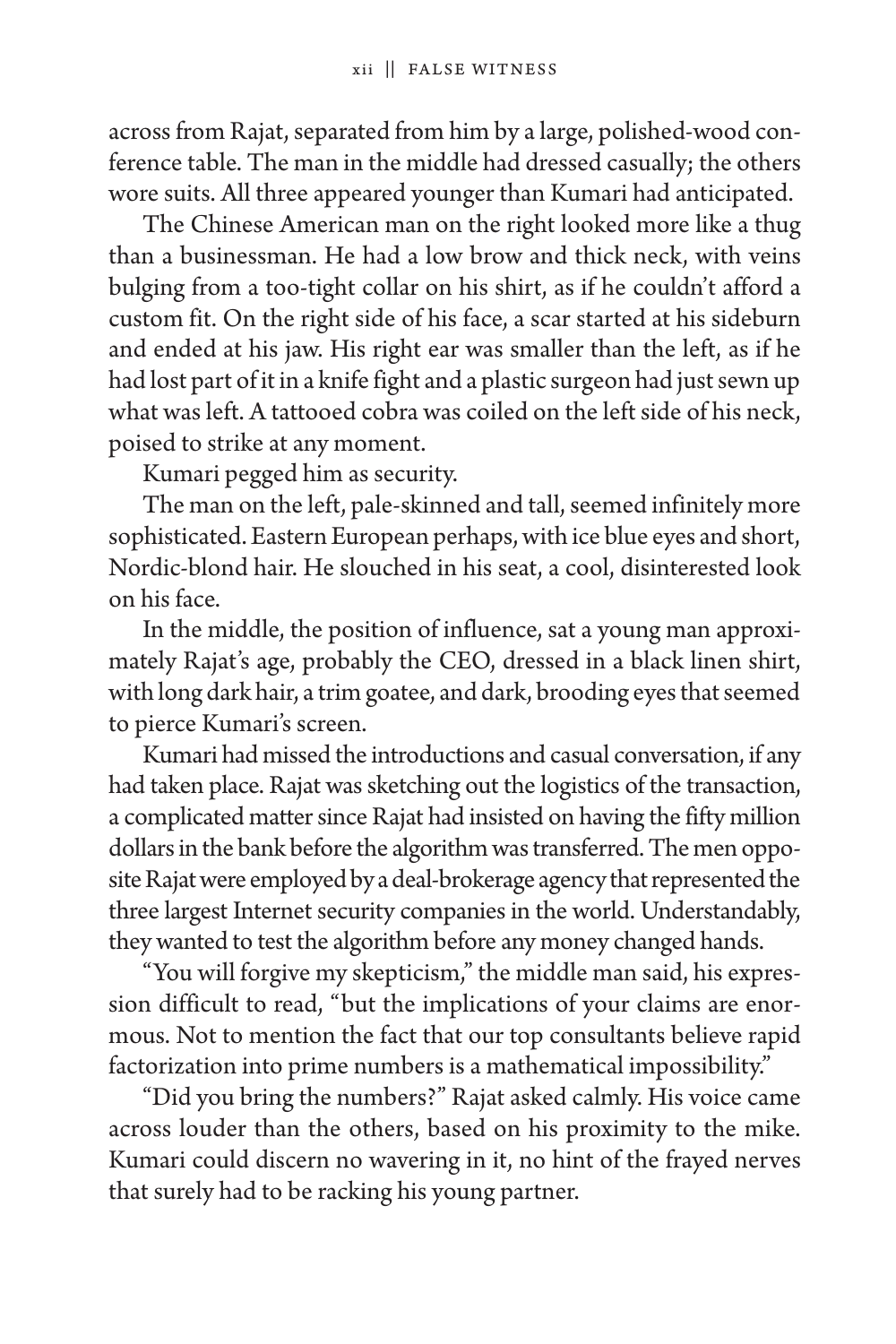"Of course."

"Then we can talk theory or we can talk application," Rajat said. "I mean, why bother finding out the true facts if we can just sit around and speculate based on the opinions of your experts?"

"We can do without the sarcasm," the Nordic man said.

The CEO betrayed no emotion as he consulted a folder. He dictated a long number that Rajat typed into the open document on his screen. Next, Rajat read back the digits to the CEO, all 197 of them, double-checking them slowly. It took nearly two minutes just to verify the number.

Kumari smiled. Child's play. Using his algorithm, he should have the answer in less than five minutes. His laptop could process this one by itself. He copied and pasted the number into his formula.

As Kumari's computer crunched the algorithm and Rajat plunked away on his own keyboard, plugging in phony numbers and functions, the conference room grew remarkably quiet, tension filling the air, as if the executives didn't dare jinx this moment by making a sound. From miles away, Kumari could almost tell what they were thinking: *If this works—if this* really *works—it would destroy the foundation of Internet encryption.* The RSA protocol, used extensively to secure transactions on the web, would be a sieve. It was, as Rajat had exclaimed when Kumari first told him about the breakthrough, "The key to every lock!"

Kumari had started working on his formula nearly twenty years ago as the result of a challenge from a fellow professor. Kumari called it a serious academic pursuit, a scholar's desire to break new ground. Others called it an obsession. Whatever the label, he dedicated his best and most productive years to accomplishing something unprecedented: discovering an order in the sequence of prime numbers. Most theorists believed that the numbers sprang up like weeds among the natural numbers, obeying no law other than the law of chance. It was impossible to predict where the next prime number would sprout, they said.

But where others saw chaos, Kumari saw the faintest outline of order. Over time, the outline became more discernible, the order more predictable, his convictions more resolute. He ultimately developed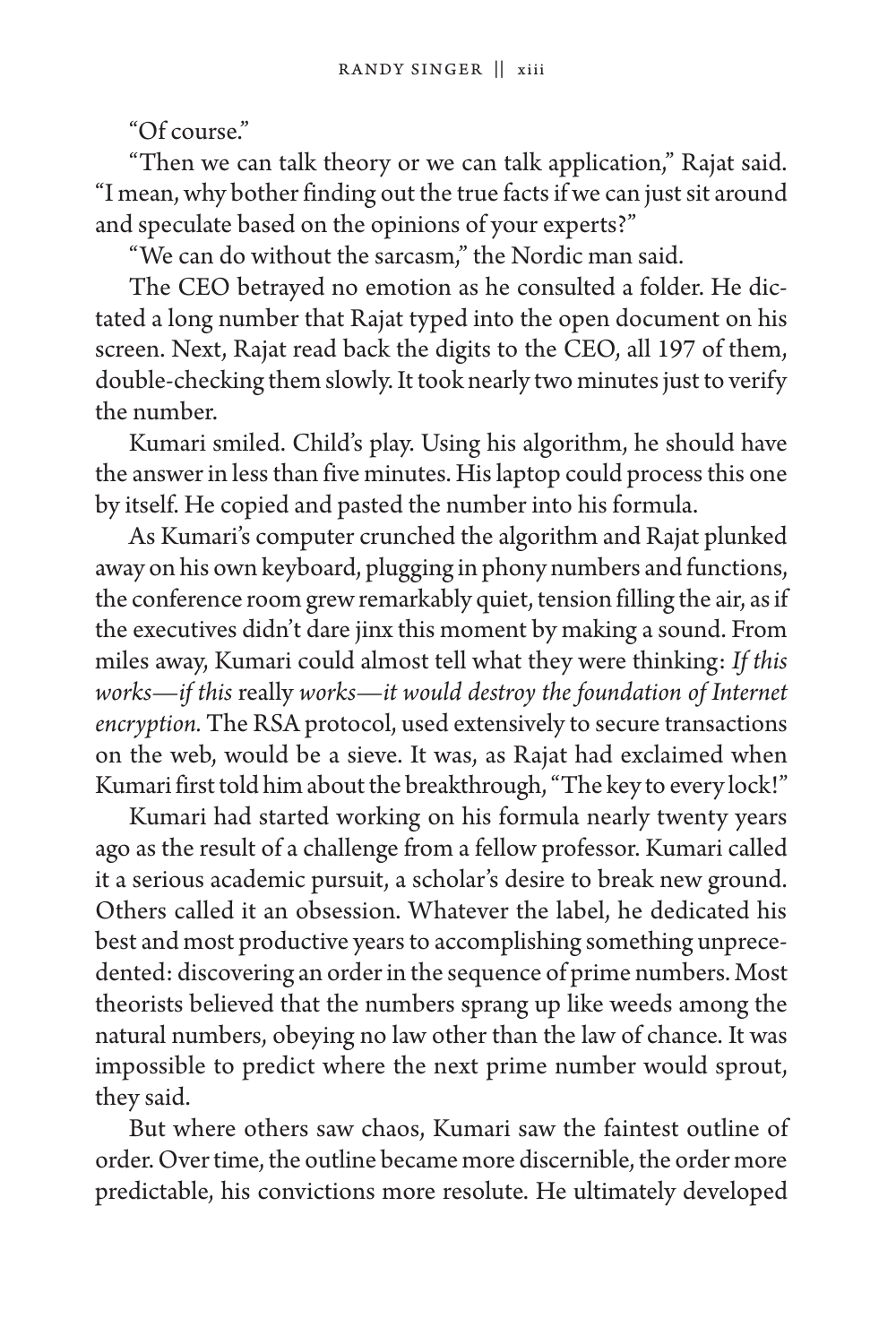a complex mathematical algorithm, stunning in its reliability, which could quickly and accurately generate the prime factors of any number, no matter how large.

Delighted, Kumari wanted to publish the formula in a respected, international mathematics journal. But his protégé immediately saw the tragic consequences of such an approach. The Internet would be thrown into chaos until encryption technology evolved in a different direction. When it did, the algorithm would be useless in a matter of months.

Instead, Rajat talked Kumari into selling the formula to a conglomeration of the top global encryption companies. "It could help them see the Achilles' heel in their encryption techniques," he argued. "They could take steps to make Internet transactions more secure, to provide better protection for privacy." Then the clincher: "We could use the proceeds to help the Indian church provide Christian schools for the Dalits. An education in English for thousands of children. A way out of caste-based shackles."

It seemed like a good idea at the time. There were already hundreds of such schools in existence, but they needed thousands more. Otherwise, the children would be relegated to the plight of their parents—degrading work on the fringes of society. Going through life with their heads down, cleaning the bathrooms of the upper castes. This money could be a good start.

Kumari jolted back to the present when the answer popped up on his screen after only three minutes of computation. He typed in the results for Rajat.

Not surprisingly, Rajat decided to add a little drama. He had not been pleased to learn that the brokerage company was owned by the Chinese. The least he could do was have a little fun with them. "If I remember correctly," he said, his voice gaining confidence, "a recent attempt to find the prime factors of a 193-digit number took more than three months, with eighty different computers working simultaneously. Altogether, about thirty years of computer time was utilized. Is that what you gentlemen recall?"

The three men all looked at Rajat stone-faced; they did not like being mocked. "And this number," Rajat continued, "roughly the same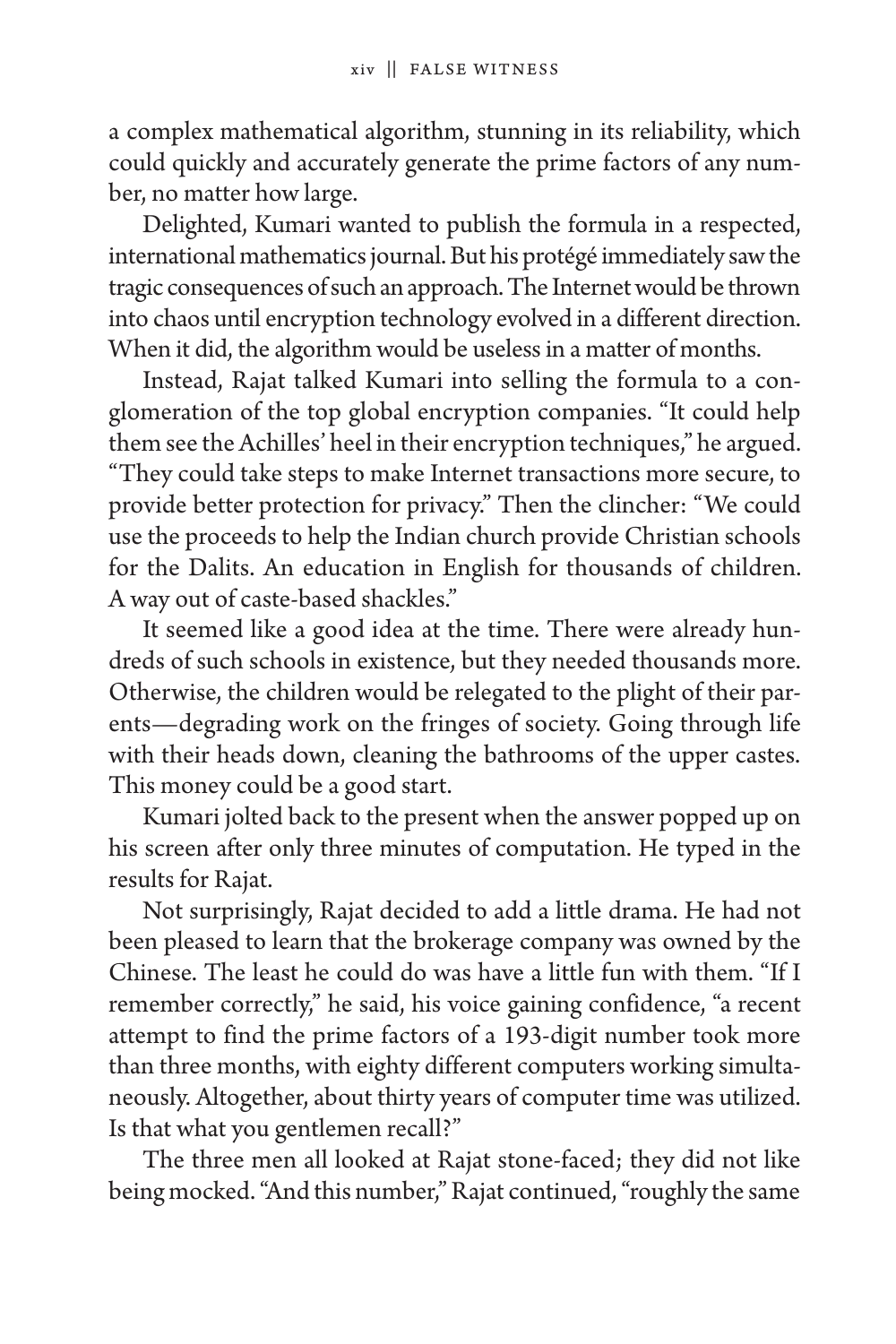length, has just been factored in the amount of time it might have taken you to go to the bathroom."

"And the answer?" the CEO said. His voice had an aggressive, nononsense edge to it.

Rajat read the prime numbers while the CEO checked his folder. He shot a glance to his Nordic friend, received a barely perceptible nod, and flipped the page to another enormous number. "This time," the CEO said, "we'll use a number the size our clients would typically use in their protocol. According to the deputy director of the National Security Agency, it should take all the personal computers in the world on average about twelve times the age of the universe to solve it by a traditional sieve method. We'll see if your formula can do it in a few minutes."

For ten minutes, they read and checked the digits of the new number. When everybody was satisfied, Kumari plugged it into his formula. This time, Kumari put his entire little network on the task.

Twelve minutes later, Rajat read the answer to the astonished men—two prime factors, each over two hundred digits long.

The business executives no longer tried to act unimpressed. The CEO called an impromptu meeting, stepping behind the chairs, where the men formed a little huddle, holding their folders in front of their mouths so Rajat couldn't read their lips. When they slid back into their seats, the Nordic man eyed Rajat the way a spectator might eye an illusionist at a magic show—scrutinizing, confident there was some sleight of hand that eluded the normal eye.

"We'd like to try one more thing," the CEO said, "just to prove our own firm's security hasn't been breached by someone on the inside providing the answers in advance. We're going to call a consultant for another test number, different from the ones we brought to this meeting. It could take a few minutes to get this one last beta."

Twenty minutes later, after Rajat had factored the third number even more quickly than the second, Kumari noticed a final change in demeanor on the other side of the table. Even through the grainy resolution, he could tell Rajat was now dealing with converts—men who had seen something that the foremost experts in the world had assured them was impossible.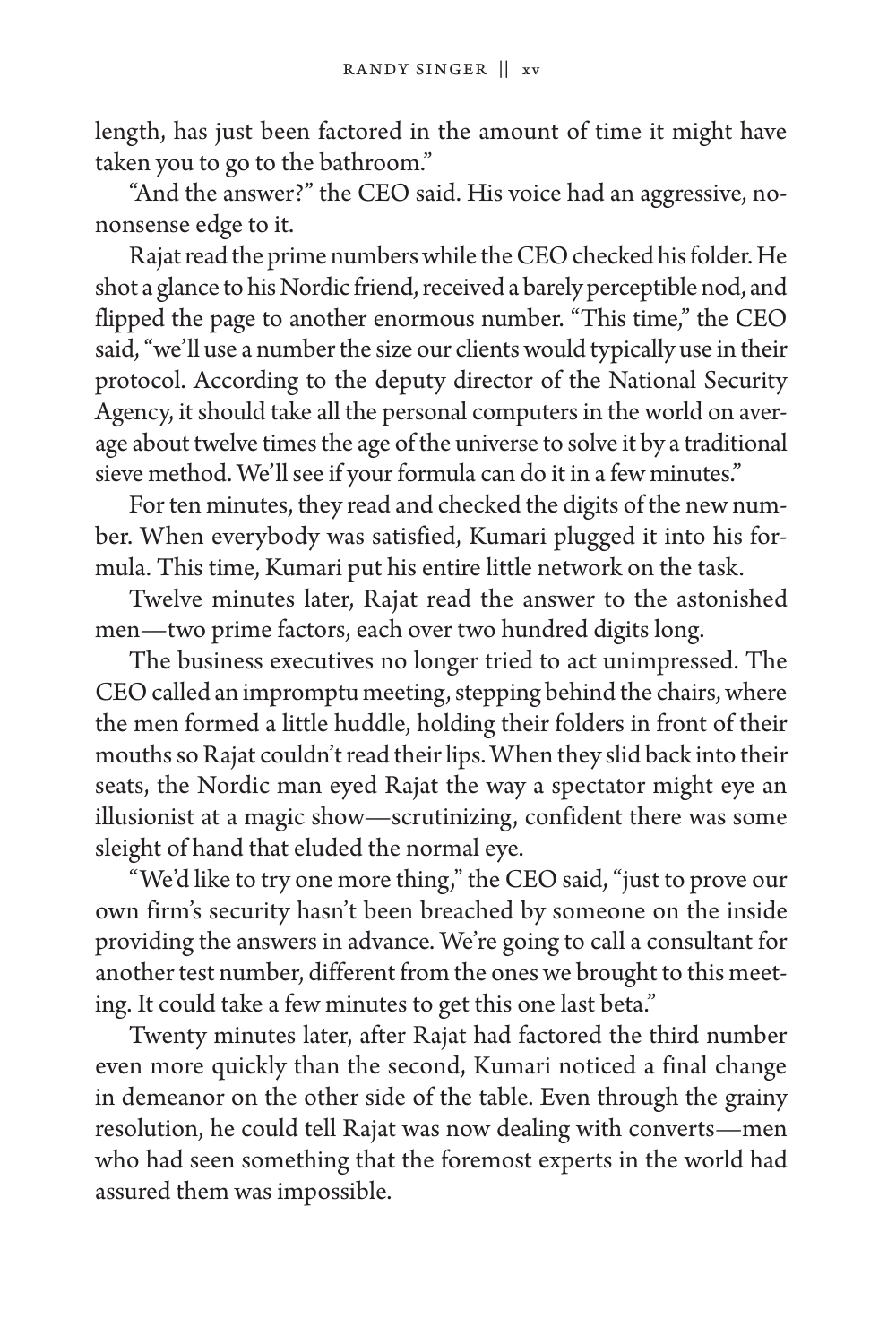"Who else has access to this formula?" the man on the right asked. "Why is that relevant?" Rajat responded.

"Our price is based on exclusivity. If we're the only ones with this formula, it's worth fifty million dollars. If others have it, the value diminishes substantially."

"Only one man has seen this formula," Rajat replied. That part was true, Kumari knew. But the person wasn't Rajat.

The men across from Rajat nodded at each other, and Kumari breathed a sigh of relief. It looked like they might actually have a deal. "Praise God," he murmured. Rajat had been right. *No worries.*

"I think we've proven the concept," Rajat said. Kumari could hear Rajat rustling papers, probably the draft contract he had negotiated by phone prior to this meeting. "Let's get this signed so you can wire the money."

The CEO nodded but was no longer looking at Rajat. Instead, he seemed to be focused on a spot directly above and behind Rajat. Kumari heard another noise—a door opening perhaps, or someone entering the room?

The CEO gestured toward the apparent newcomer. "This is another one of our colleagues, Dr. Johnny Chin," the CEO said, not bothering to stand. "He's one of our firm's best troubleshooters."

Alarm bells went off in Kumari's head as he watched the Nordic man smirk and heard Rajat say a casual "Nice to meet you." Kumari was fairly certain that Rajat had remained seated, and Kumari wanted to write a warning on Rajat's screen. But he couldn't risk it if the man was behind Rajat, possibly watching the screen that very second.

*A troubleshooter? For what?*

Without warning, Kumari heard a frantic "Hey, what's going—?" followed by a sickening sound like a snake's tongue darting through the air, the deadly hiss of a gun silencer. Red liquid and white fragments spattered the far wall and sprayed the shirt of the young CEO. Kumari heard a thud, the sound of bone hitting something.

The CEO sprang from his seat, shouting, leaning forward, his slacks taking up the full screen of the video feed now.

"Get his head off the keyboard," he shouted. "Blood will fry that thing."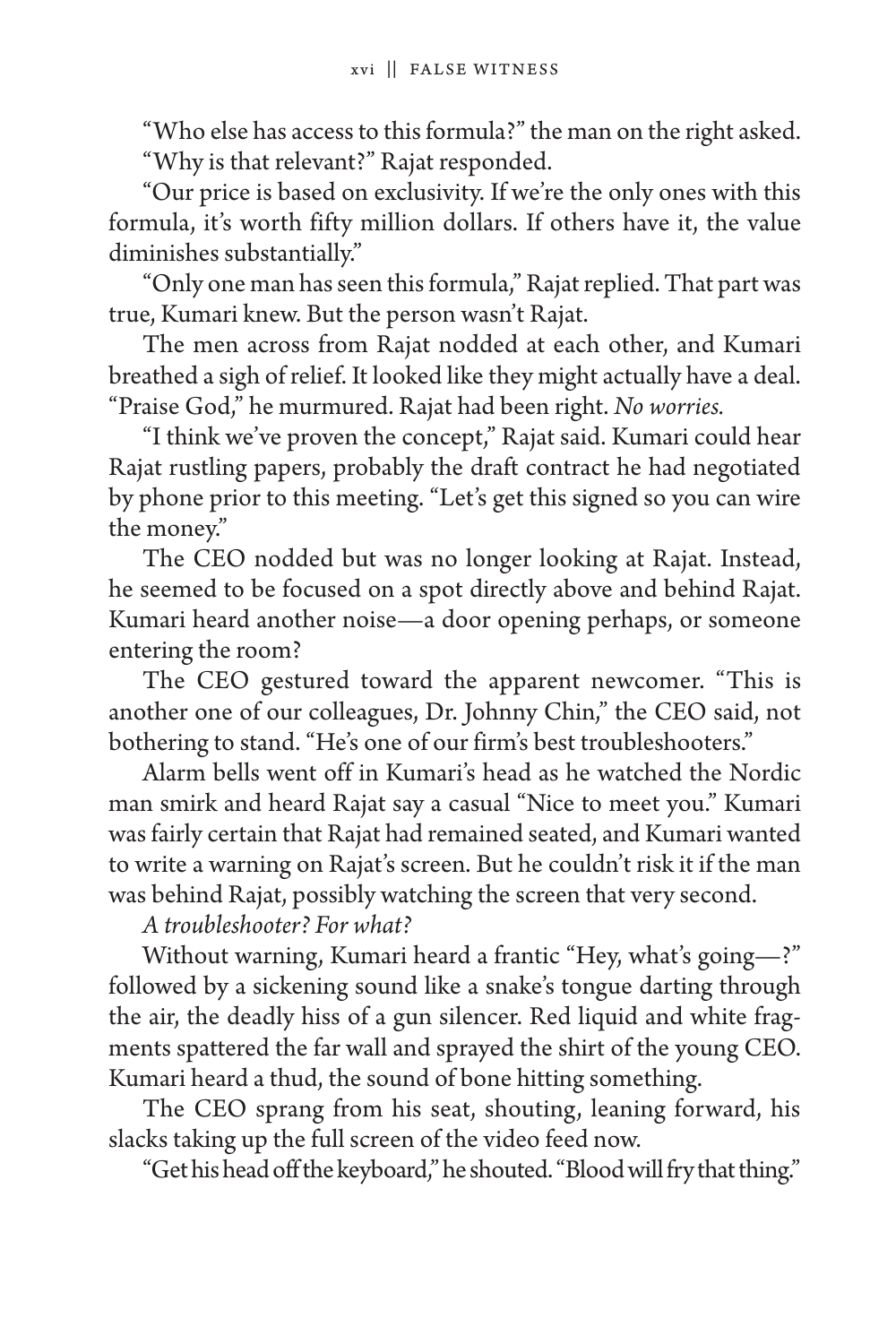### PART I THE BOUNTY HUNTER

Every morning in Africa, a gazelle wakes up. It knows it must run faster than the fastest lion or it will be killed. Every morning a lion wakes up. It knows it must outrun the slowest gazelle or it will starve to death. It doesn't matter if you're a lion or a gazelle: when the sun comes up, you'd better be running.

HERB CAEN, FORMER *SAN FRANCISCO CHRONICLE* COLUMNIST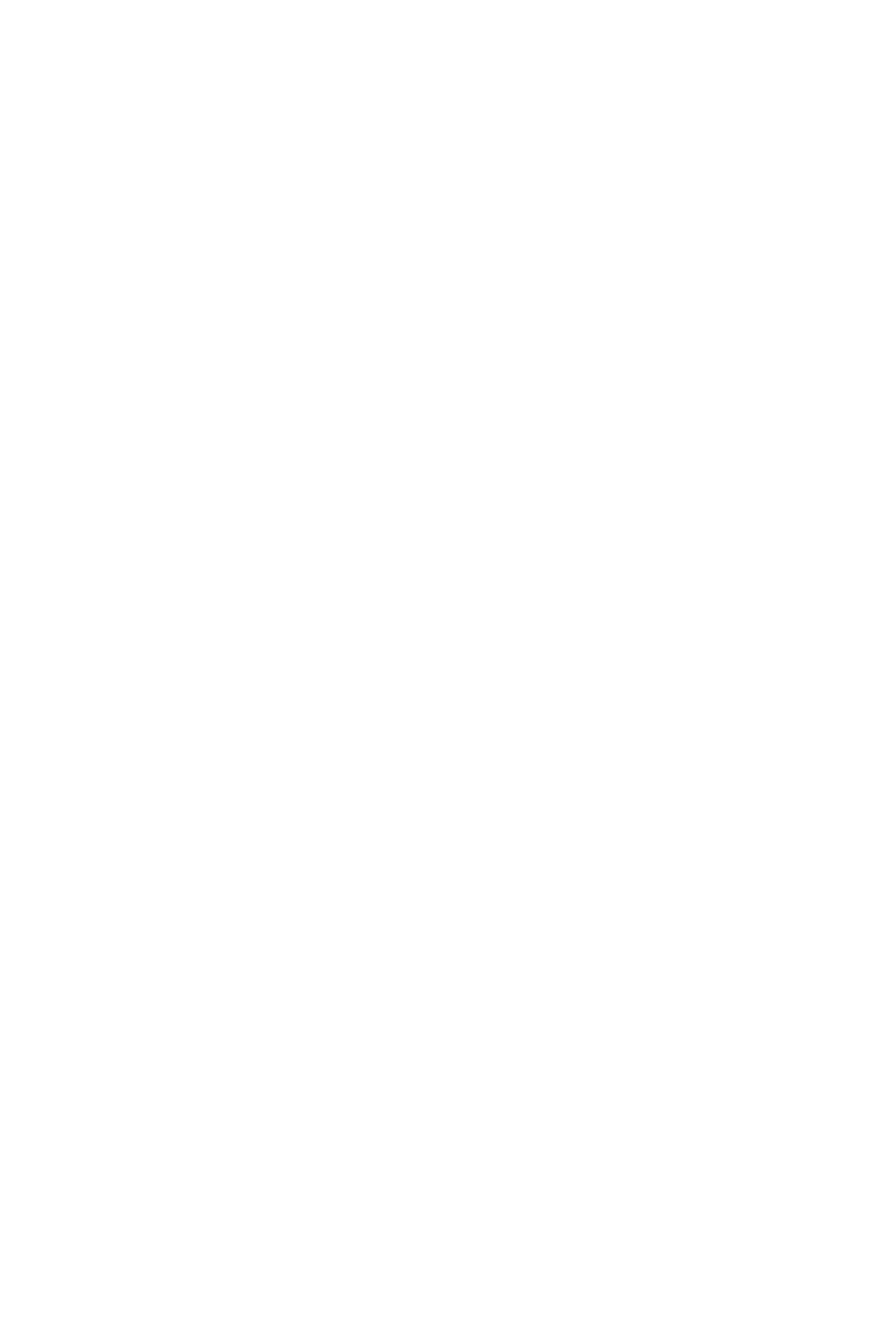## 1

*MONDAY, AUGUST 9*

**THE LONGEST THREE DAYS** of Clark Shealy's life began with an expired registration sticker.

That was Clark's first clue, the reason he followed the jet-black Cadillac Escalade ESV yesterday. The reason he phoned his wife, his partner in both marriage and crime . . . well, not really crime but certainly the dark edge of legality. They were the Bonnie and Clyde of bounty hunters, of repo artists, of anything requiring sham credentials and bold-faced lies. Jessica's quick search of DMV records, which led to a phone call to the title holder, a Los Angeles credit union, confirmed what Clark had already guessed. The owner wasn't making payments. The credit union wanted to repo the vehicle but couldn't find it. They were willing to pay.

"How much?" Clark asked Jessica.

"It's not worth it," she replied. "That's not why you're there."

"Sure, honey. But just for grins, how much are we passing up?" Jessica murmured something.

"You're breaking up," Clark said.

"They'd pay a third of Blue Book."

"Which is?"

"About forty-eight four," Jessica said softly.

"Love you, babe," Clark replied, doing the math. *Sixteen thousand dollars!*

"Clark—"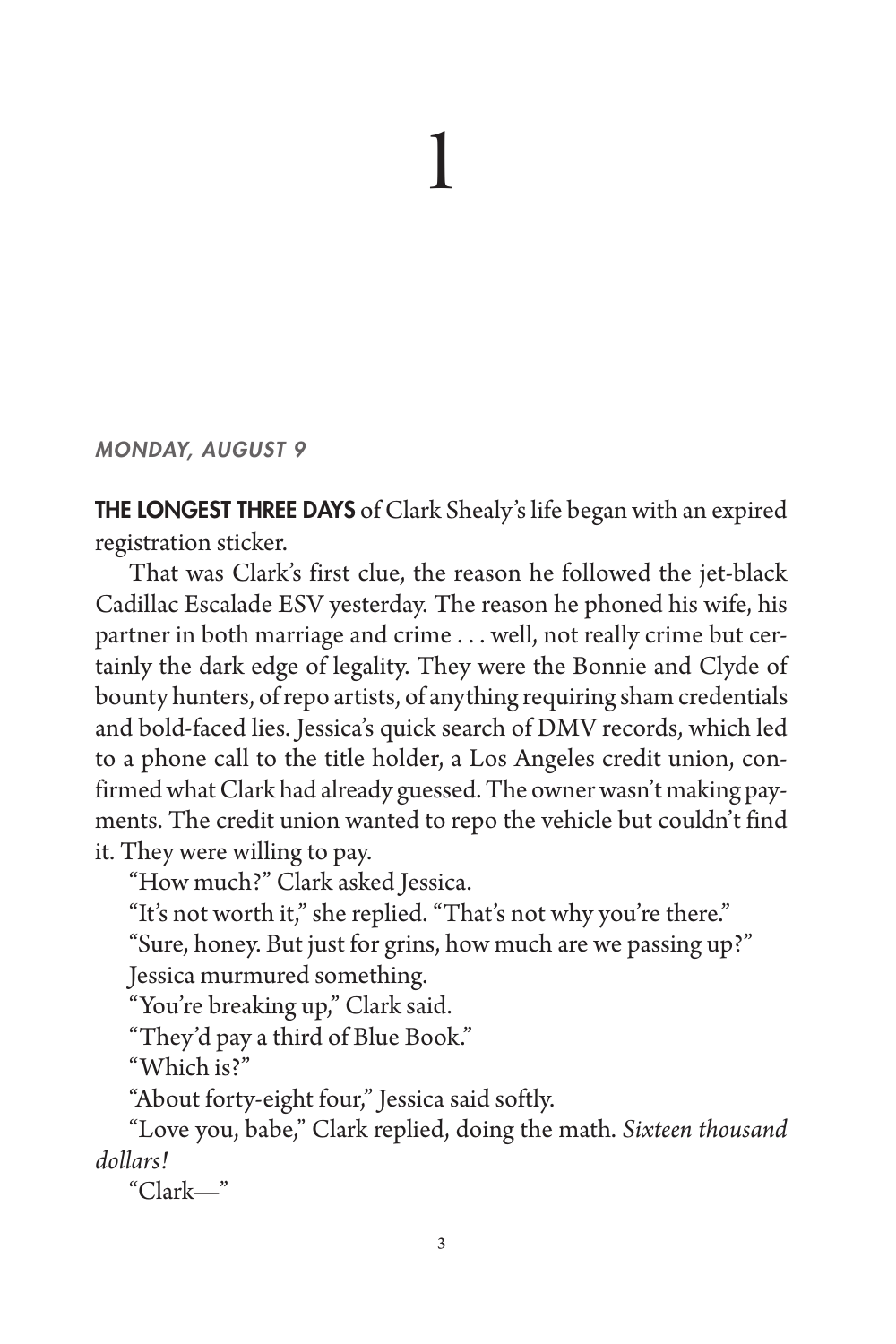He ended the call. She called back. He hit Ignore.

*Sixteen thousand dollars!* Sure, it wasn't the main reason he had come to Vegas. But a little bonus couldn't hurt.

Unfortunately, the vehicle came equipped with the latest in theft protection devices, an electronically coded key supplied to the owner. The engine transmitted an electronic message that had to match the code programmed into the key, or the car wouldn't turn over.

Clark learned this the hard way during the dead hours of the desert night, at about two thirty. He had broken into the Cadillac, disabled the standard alarm system, removed the cover of the steering column, and hot-wired the vehicle. But without the right key, the car wouldn't start. Clark knew immediately that he had triggered a remote alarm. Using his hacksaw, he quickly sawed deep into the steering column, disabling the vehicle, and then sprinted down the drive and across the road.

He heard a stream of cursing from the front steps of a nearby condo followed by the blast of a gun. To Clark's trained ears, it sounded like a .350 Magnum, though he didn't stay around long enough to confirm the make, model, and ATF serial number.

◁▷

Six hours later, Clark came back.

He bluffed his way past the security guard at the entrance of the gated community and drove his borrowed tow truck into the elegant brick parking lot rimmed by manicured hedges. He parked sideways, immediately behind the Cadillac. These condos, some of Vegas's finest, probably went for more than a million bucks each.

The Caddy fit right in, screaming elegance and privilege—custom twenty-inch rims, beautiful leather interior, enough leg room for the Lakers' starting five, digital readouts on the dash, and an onboard computer that allowed its owner to customize all power functions in the vehicle. The surround-sound system, of course, could rattle the windows on a car three blocks away. Cadillac had pimped this ride out fresh from the factory, making it the vehicle of choice for men like Mortavius Johnson, men who lived on the west side of Vegas and supplied "escorts" for the city's biggest gamblers.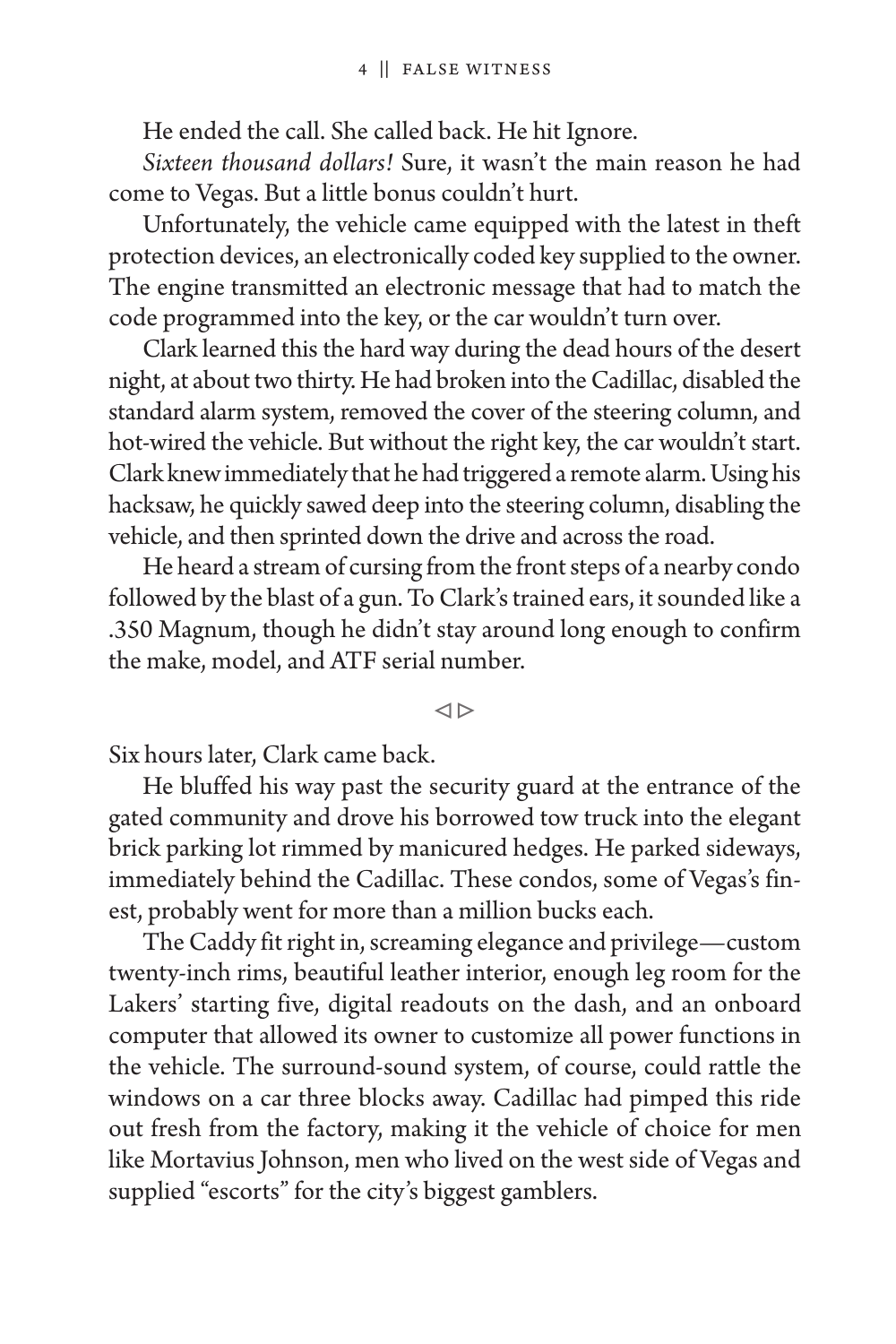Clark speed-dialed 1 before he stepped out of the tow truck. "This is stupid, Clark."

"Good morning to you, too. Are you ready?" " $N_0$ "

"All right. Let's do it." He slid the still-connected phone into a pocket of his coveralls. They were noticeably short, pulling at the crotch. He had bought the outfit on the spot from a mechanic at North Vegas Auto, the same garage where he borrowed the tow truck from the owner, a friend who had helped Clark in some prior repo schemes. A hundred and fifty bucks for the coveralls, complete with oil and grease stains. Clark had ripped off the name tag and rolled up the sleeves. It felt like junior high all over again, growing so fast the clothes couldn't keep up with the boy.

He popped open the hood of the wrecker, smeared his fingers on some blackened oil grime, and rubbed a little grease on his forearms, with a dab to his face. He closed the hood and walked confidently to the front door of the condo, checking the paper in his hand as if looking for an address. He rang the bell.

Silence.... He rang it again.

Eventually, he heard heavy footsteps inside and then the clicking of a lock before the door slowly opened. Mortavius Johnson, looking like he had barely survived a rough night, filled the doorway. Clark was tall and slender—six-three, about one-ninety. But Mortavius was tall and bulky—a brooding presence who dwarfed Clark. He wore jeans and no shirt, exposing rock-solid pecs but also a good-size gut. He didn't have a gun.

Clark glanced down at his paper while Mortavius surveyed him with bloodshot eyes.

"Are you Mortavius Johnson?"

"Yeah."

"You call for a tow?"

Mortavius's eyes narrowed suspiciously. The big man glanced at the pocket of Clark's coveralls—no insignia—then around him at the tow truck. Clark had quickly spray-painted over the logo and wondered if Mortavius could tell.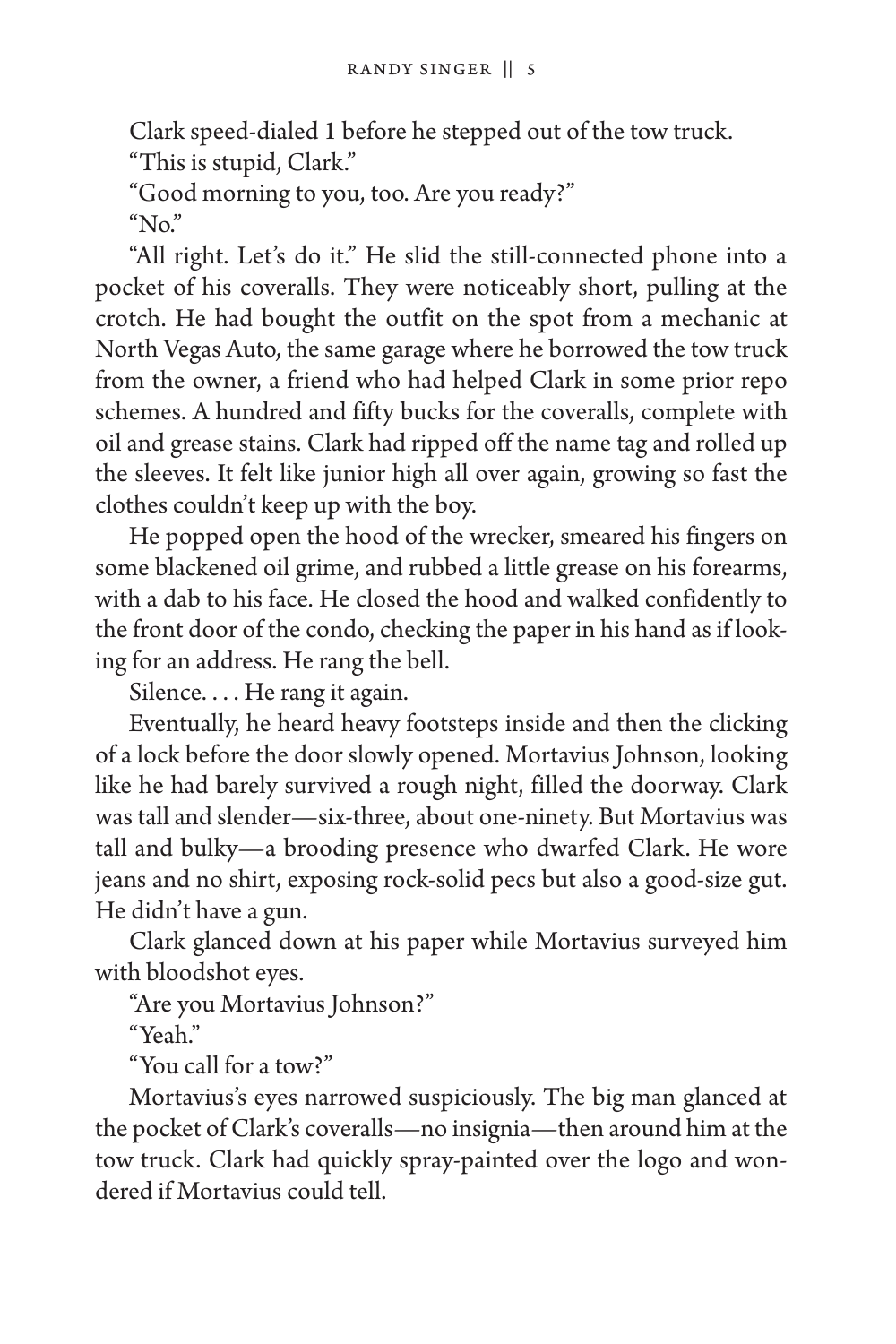Clark held his breath and considered his options. If the big man caught on, Clark would have to surprise Mortavius, Pearl Harbor– style, with a knee to the groin or a fist to the solar plexus. Even those blows would probably just stun the big man momentarily. Clark would sprint like a bandit to the tow truck, hoping Mortavius's gun was more than arm's length away. Clark might be able to outrun Mortavius, but not the man's bullet.

"I left a message last night with the Cadillac dealer," Mortavius said.

*The Cadillac dealer.* Clark was hoping for something a little more specific. "And the Cadillac dealer called me," Clark said, loudly enough to be heard on the cell phone in his pocket. "You think they've got their own tow trucks at that place? It's not like Caddies break down very often. If everybody could afford a Caddie, I'd go out of business."

Clark smiled. Mortavius did not.

"What company you with?" he asked.

"Highway Auto Service," Clark responded, louder still. He pulled out the cell phone, surreptitiously hit the End button with a thumb, then held it out to Mortavius. "You want to call my office? Speed dial 1."

Mortavius frowned. He still looked groggy. "I'll get the keys," he said.

He disappeared from the doorway, and Clark let out a breath. He speed-dialed Jessica again and put the phone back in his pocket. He glanced over his shoulder, then did a double take.

*Give me a break!*

Another tow truck was pulling past the security guard and heading toward Mortavius's condo. Things were getting a little dicey.

"I left some papers in the truck you'll need to sign," Clark called into the condo. But as soon as the words left Clark's mouth, Mortavius reappeared in the doorway, keys in hand.

Unfortunately, he glanced past Clark, and his eyes locked on the other tow truck. A glint of understanding sparked, followed by a flash of anger. "Who sent you?" Mortavius demanded.

"I told you . . . the Cadillac place."

"The Cadillac place," Mortavius repeated sarcastically. "What Cadillac place?"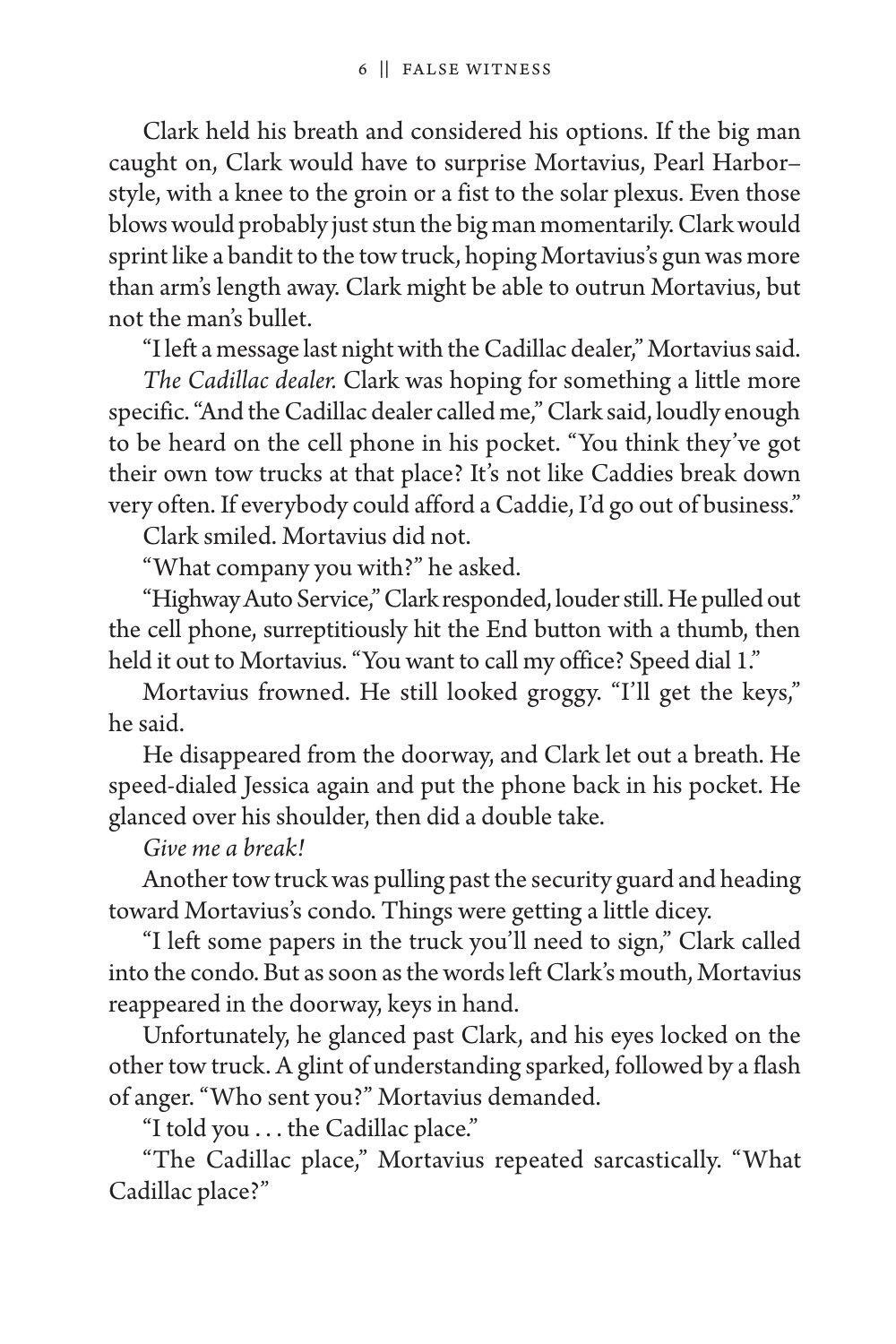"Don't remember. The name's on the papers in my truck."

Mortavius took a menacing step forward, and Clark felt the fear crawl up his neck. His fake sheriff 's ID was in the tow truck along with his gun. He was running out of options.

*"Who sent you?"* Mortavius demanded.

Clark stiffened, ready to dodge the big man's blows. In that instant, Clark thought about the dental work the last incident like this had required. Jessica would shoot him—it wasn't in the budget.

A hand shot out, and Clark ducked. He lunged forward and brought his knee up with all his might. But the other man was quick, and the knee hit rock-solid thigh, not groin. Clark felt himself being jerked by his collar into the foyer, the way a dog might be yanked inside by an angry owner. Before he could land a blow, Clark was up against the wall, Mortavius in his face, a knife poised against Clark's stomach.

#### *Where did that come from?*

Mortavius kicked the door shut. "Talk fast, con man," he hissed. "Intruders break into my home, I slice 'em up in self-defense."

"I'm a deputy sheriff for Orange County, California," Clark gasped. He tried to sound official, hoping that even Mortavius might think twice before killing a law enforcement officer. "In off hours, I repo vehicles." He felt the point of the knife pressing against his gut, just below his navel, the perfect spot to start a vivisection.

"But you can keep yours," Clark continued, talking fast. "I'm only authorized to repo if there's no breach of the peace. Looks like this situation might not qualify."

Mortavius inched closer. He shifted his grip from Clark's collar to his neck, pinning Clark against the wall. "You try to gank my ride at night, then show up the next morning to tow it?"

"Something like that," Clark admitted. The words came out whispered for lack of air.

"That takes guts," Mortavius responded. A look that might have passed for admiration flashed across the dark eyes. "But no brains."

"I've got a deal," Clark whispered, frantic now for breath. His world was starting to cave in, stars and pyrotechnics clouding his vision.

The doorbell rang.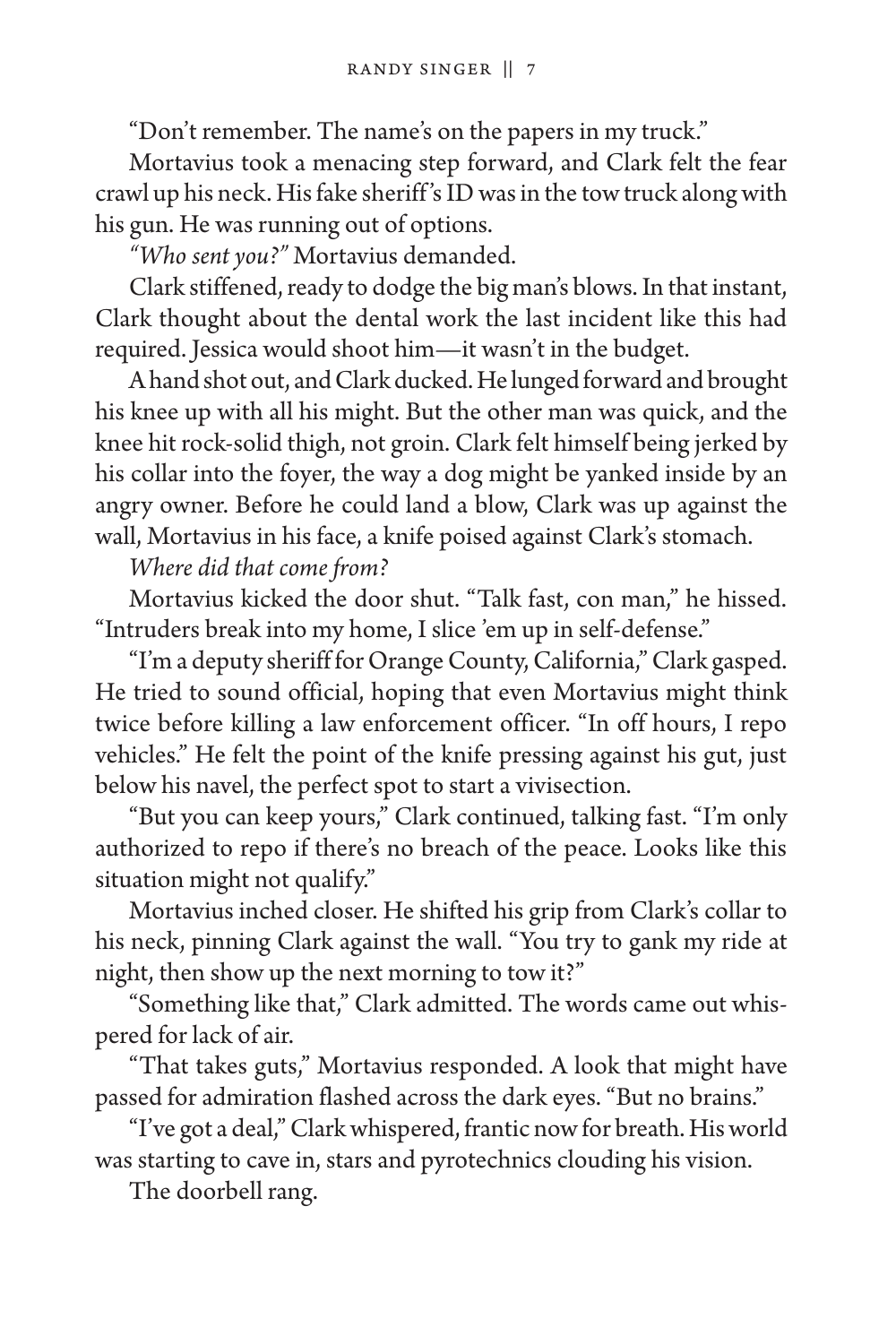"Let's hear it," Mortavius said quietly, relaxing his stranglehold just enough so Clark could breathe.

"They're paying me six Gs for the car," Clark explained rapidly. He was thinking just clearly enough to fudge the numbers. "They know where you are now because I called them yesterday. Even if you kill me—" saying the words made Clark shudder a little, especially since Mortavius didn't flinch—"they're going to find the car. You let me tow it today and get it fixed. I'll wire four thousand bucks into your bank account before I leave the Cadillac place. I make two thousand, and you've got four thousand for a down payment on your next set of wheels."

The doorbell rang again, and Mortavius furrowed his brow. "Five Gs," he said, scowling.

"Forty-five hundred," Clark countered, "I've got a wife and—"

*Ughh . . .* Clark felt the wind flee his lungs as Mortavius slammed him against the wall. Pain shot from the back of his skull where it bounced off the drywall, probably leaving a dent.

"Five," Mortavius snarled.

Clark nodded quickly.

The big man released Clark, answered the door, and chased away the other tow truck driver, explaining that there had been a mistake. As Mortavius and Clark finished negotiating deal points, Clark had another brilliant idea.

"Have you got any friends who aren't making their payments?" he asked. "I could cut them in on the same type of deal. Say . . . fifty-fifty on the repo reward—they could use their cuts as down payments to trade up."

"Get out of here before I hurt you," Mortavius said.

◁▷

Clark glanced at his watch as he left the parking lot. He had less than two hours to return the tow truck and make it to the plastic surgeon's office. He speed-dialed Jessica.

"Highway Auto Service," she responded.

"It didn't work," Clark said. "I got busted."